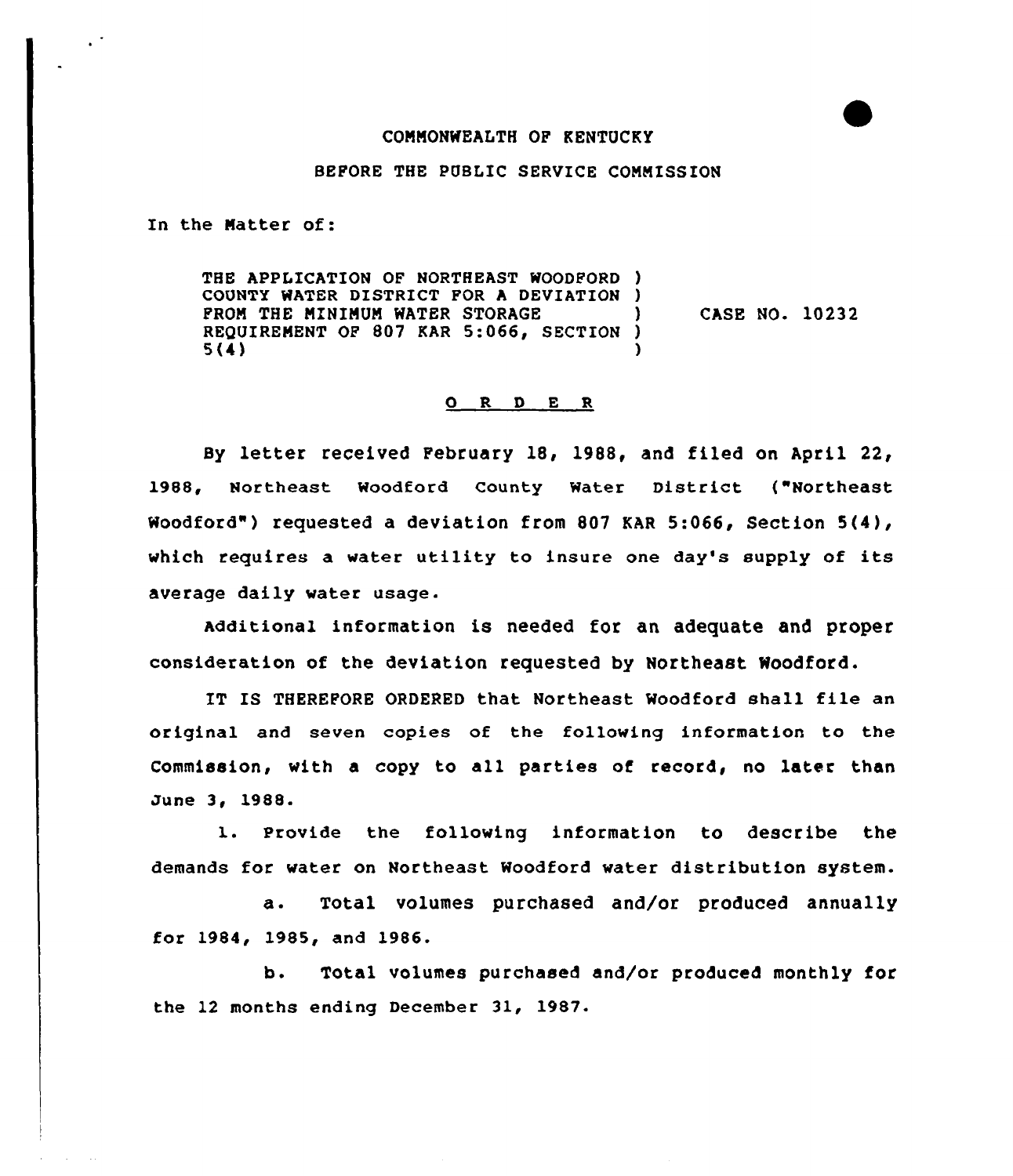c. Average 24-hour volume purchased and/or produced during the 12 months ending December 31, 1987.

d. Naximum 24-hour vo1ume purchased and/or produced during the 12 months ending December 31, 19S7.

e. Total days and highest number of successive days that the maximum 24-hour volume was purchased and/or produced during the 12 months ending December 31, 1987.

f. Pro)ected maximum daily demand volumes for <sup>1990</sup> similar to (d) and (e} above. Describe the method by which these projections were made.

2. Provide a map of Northeast Moodford's distribution system that shows the location and size of all distribution mains, storage tanks, pumping stations, and any other significant features of the system. One inch on this map should not represent more than one mile on the ground.

3 <sup>~</sup> Provide a description of each of Northeast Woodford's storage facilities including their locations on the system and show total volume of storage on the system.

4. List the difference in volumes between total storage and (a) maximum 24-hour volume produced and/or purchased, (b) average 24-hour volume, and (c) minimum 24-hour volume.

5. Provide a list of Northeast Woodford's large volume customers by name and maximum monthly and 24-hour usage by volume and by percentage of Northeast woodford's maximum monthly and 24-hour volumes. Describe these customers' water storage and/or distribution facilities, if any exist, and any sales/purchase agreements now in effect for such customers. Explain any seasonal

 $-2-$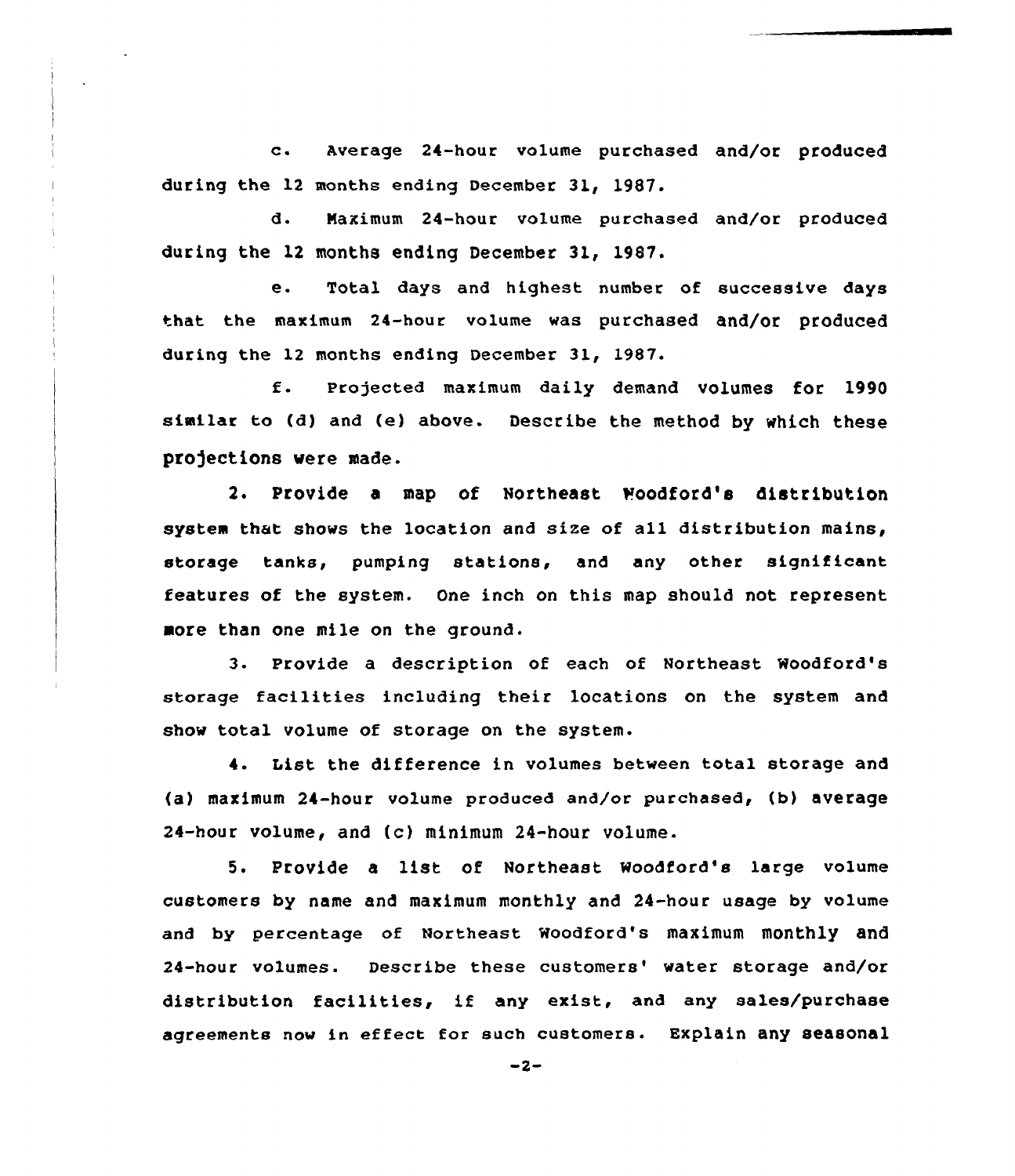variations that affect the purchase volumes of any of these customers. Describe Northeast Woodford's curtailment plan, if applicable, to any of these customers. Do not list customers that are purchasing less than five percent of Northeast Moodford's maximum monthly volumes.

 $\sim 100$ 

and the state of

6. Provide a technical summary of operational deficiencies of Northeast Woodford's water system that are known from experience or that have been indicated by hydraulic analyses.

7. Show names and addresses of Northeast Moodford's customers that are providing critical health services.

8. Show number of hours under present operating conditions that service can be continued to hospitals, schools, and other similar facilities after an interruption of service by supplier when the supply requirements to be met are: {a) maximum 24-hour volume, (b) average 24-hour volume, and (c) minimum 24-hour volume. Provide supplemental information as needed to explain how results for {a), (b), and (c) were obtained.

9. Describe past periods of interruption by the supplier for Northeast Noodford. List dates and total days or hours of interruption.

10. Provide detailed information on supplier's system that delivers water to Northeast Woodford. Include location and capacity of  $(a)$  treatment plant,  $(b)$  pumping stations,  $(c)$  storage tanks and any other facilities required for the delivery of water to Northeast Woodford. Give the 24-hour capacity and maximum 24-hour production of plant for the 12 months ending December 31, 1987.

 $-3-$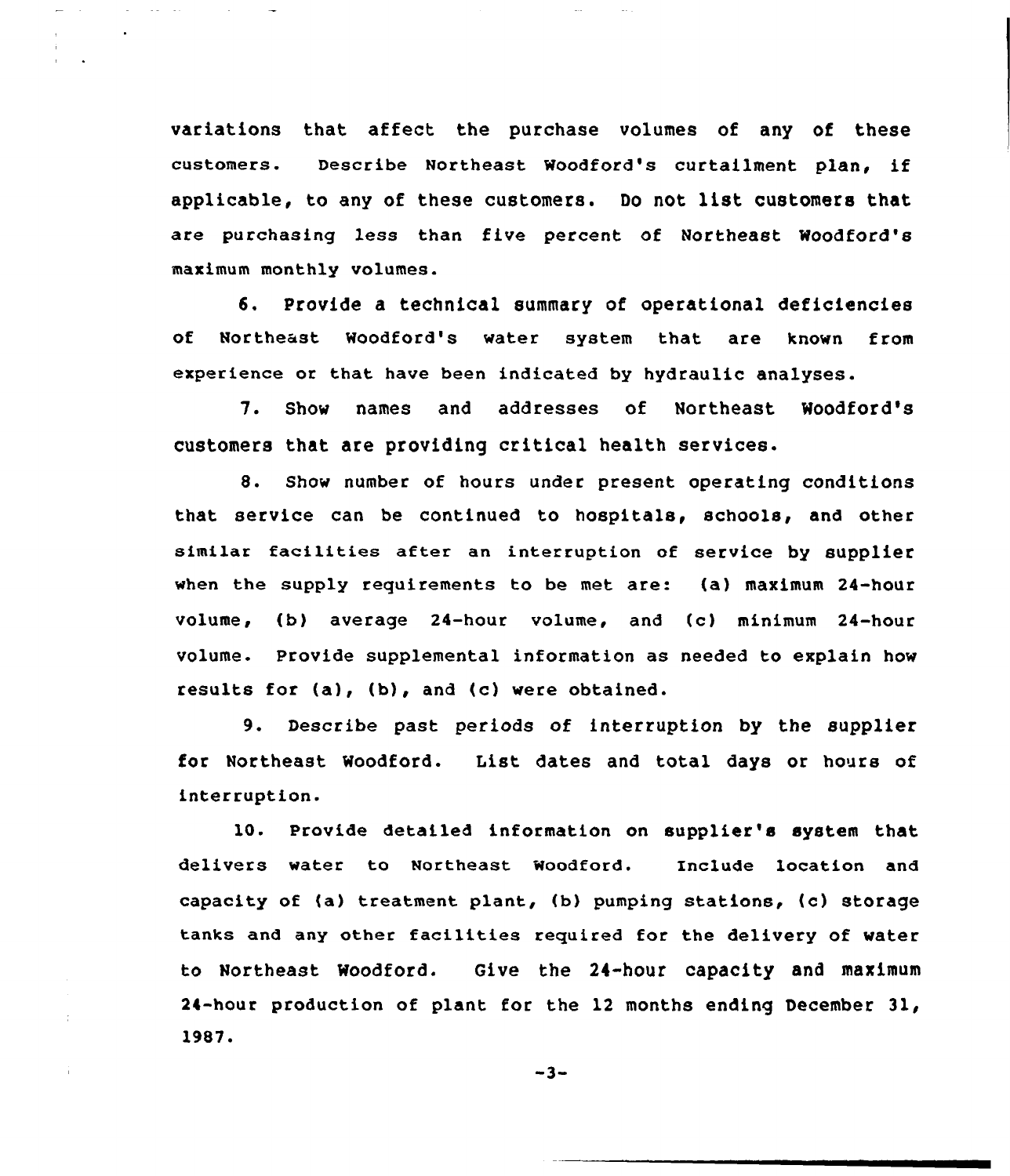ll. Does Northeast Moodford's water purchase agreement place <sup>a</sup> limit on the daily or monthly volumes that its supplier will furnish2 If so, define these limits. If supplier provides certain volumes of storage for Northeast Woodford, provide a copy of the agreement that insures the provision of this storage by supplier and a statement reflecting Northeast Woodford's assessment of reliability of this agreement. Provide a copy of Northeast Woodford's water purchase agreement if its particulars cannot be readily described and note the particulars of interest to the instant case. Describe any curtailment aspects of the contract.

12. Describe supplier's capability for delivery of water pressure and volume at each point of delivery to Northeast Woodford. Describe those features of supplier's system that limit its capacity for delivery of water pressure and volume to Northeast Woodford. Such features may include: (a) distance between supplier's tank and supplier's point of connection with Northeast Woodford, (b) size of the connecting main between Northeast Woodford and its supplier's tank, (c) capacity of supplier's treatment plant, (d) age of supplier's treatment plant, (e) condition of supplier's treatment plant, and (f) capacity and condition of supplier's pumping stations and tanks and supplier's general ability to respond to the needs of Northeast Woodford.

13. If the Parmers Home Administration is the holder of either all or a part of Northeast Woodford long-term debt, provide

 $-4-$